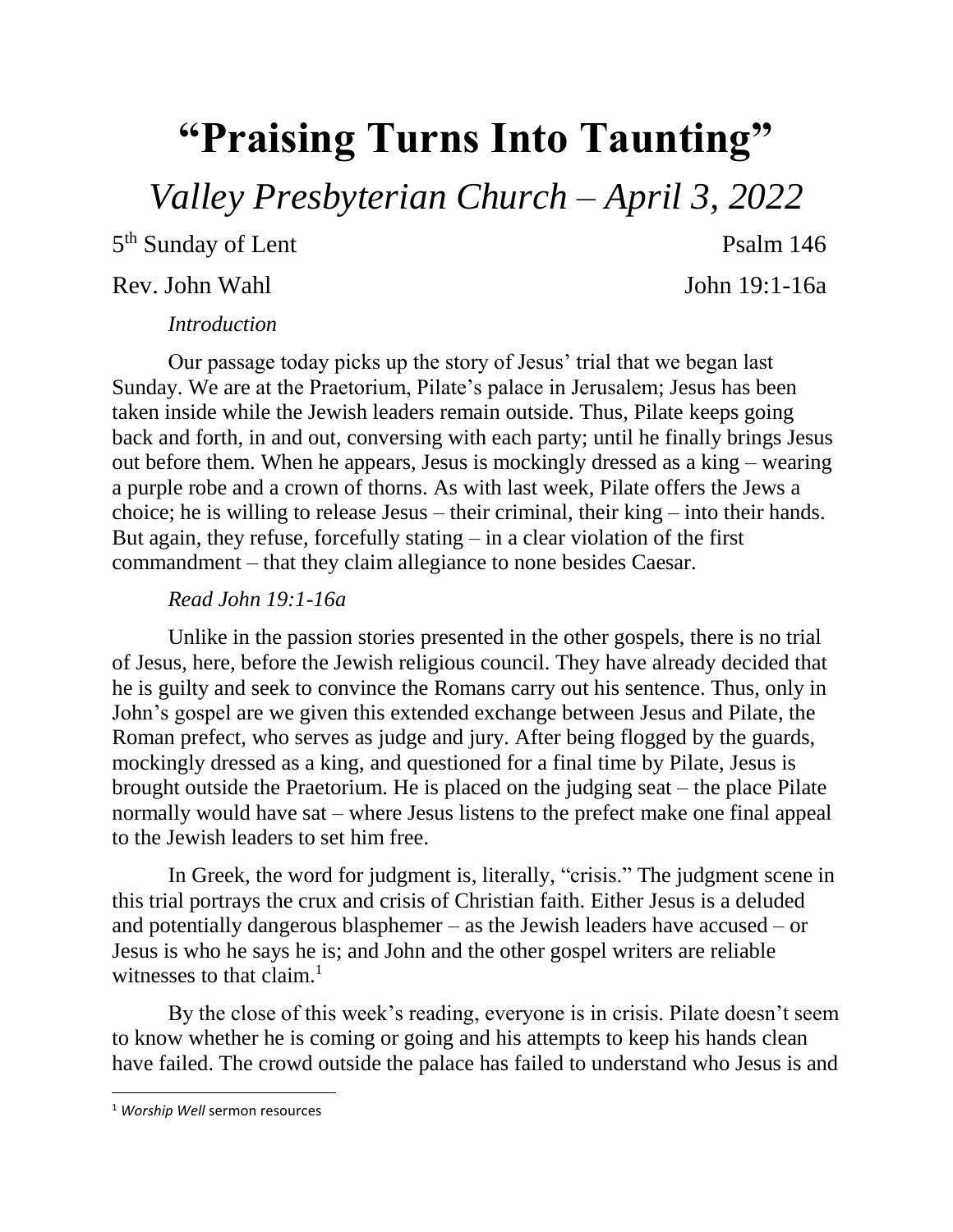claimed fealty only to the emperor. The disciples are scattered, scared and utterly absent – none are there to defend or stand beside Jesus at his trial. The only one who seems calm is the one whose fate is at stake.

We are familiar with crisis; while you could argue that the word is being over-used, we feel the effects of simultaneous crises in public and mental health, energy supplies, food prices, war, migration, and international politics. When they all come at us at once, it can be overwhelming.

But in John's gospel, judgment is what individuals bring upon themselves in reaction to Jesus' revelation. John does not describe a final judgment to come; it is a present reality. Some, like the Samaritan woman at the well, already understand who Jesus is and witness to it. Others, like Pilate, are not able to see Jesus for who he is; or understand where he has come from. And the Jewish leaders – afraid of who Jesus claims to be and how it would create a crisis within the current power structure – reject him outright, soliciting the Romans to be complicit in their plan to remove the threat Jesus poses.

We are told that, while this crisis point is coming to a head, Pilate becomes even more afraid. Like all bullies, who use intimidation tactics in order to keep people in line, Pilate fears that he will lose control of the situation. Unwittingly, this is precisely what happens when Jesus is dressed as a king and placed on the judging seat. The Jewish leaders are in no position to make demands; but end up getting from Pilate exactly what they ask for. Whether or not Pilate truly believes in his innocence, he ends up condemning Jesus to die. $2^2$ 

The way that John narrates this trial is intended to create a crisis within his readers, as well. We are left to imagine whether we, like the disciples, would have run away and hid; or whether, like the Jewish leaders, we would have joined the call for this troublemaker to be silenced; or whether, like Pilate, we would have acceded whatever power or influence we had to the cries of an angry mob. Though Jesus is placed on the judging seat, he does not act to condemn anyone involved; all the players in the story are instead judged by their own actions.

We, of course, have the distinct advantage of living on the other side of the resurrection. Unlike the disciples, we know that because Jesus rises again, death does not have the final say. We see stories of how followers like Mary Magdalene and Thomas and John are granted the grace to see that because Jesus lives, we can also live renewed lives; that we don't need to enter into unholy alliances or fear the

 $\overline{\phantom{a}}$ 

<sup>2</sup> Craig Satterlee from *WorkingPreacher.com*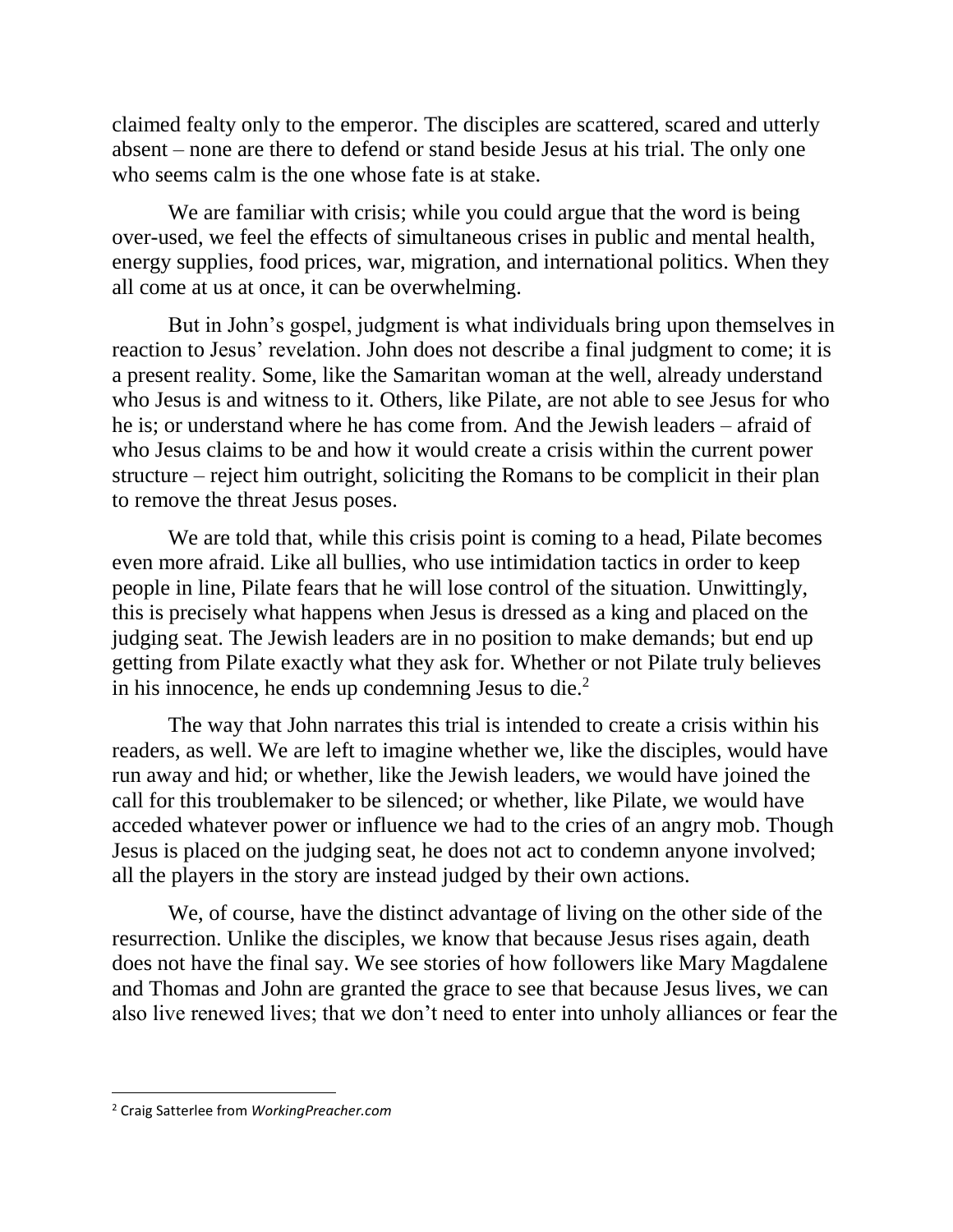wrath of bullies. With the power of the Spirit, we – as individuals and the church – can stand up for what we believe and against the powers that corrupt.

Just imagine, as Easter people, we can choose to support the companies and organizations that share our values of compassion and justice. We can choose to speak out against bullies and their policies of intimidation and fear. We can choose to encourage statements and behaviors that offer welcome and acceptance. We can choose to step out on behalf of preventing violence and protecting the planet.

We can do these things, and  $-$  in many ways  $-$  we already do. Still, we know how easy it can be to participate – whether actively or through ignorance and indifference – in alliances that do harm rather than good. We could each cite examples where this is true on a global, national, state, and local levels. We form these alliances with how we manage our money, spend our time, place our energy, and direct our prayers.

Even when we see Jesus dressed in a purple robe and wearing a crown, we may still deny he is our king. We reject his claim for an alternate kingdom; where both friends and strangers are welcomed, where servants are known not by their violence, but by their love. Our words and actions still suggest that our first allegiance is to something or someone else; not to the king, the way, the truth and the life, or the fellowship of believers, but instead to some particular nation or party or faction or religious institution.<sup>3</sup>

But, on the other side of the resurrection, we have been given glimpses of the good news of God's grace. For, even when truth-telling love is flogged, mocked, and killed out of greed or ignorance or fear, that is never the end of the story. Jesus taught – and then showed – that the seed which dies goes on to bear much fruit.

The authorities of this world – and those who are complicit with them – can choose either to condemn or to set free; to rule by fear and intimidation or by grace. But, in both life and death, we do not belong to them; we belong to God. Nothing that we do – and nothing that can be done to us – will separate us from the love of God revealed in Jesus Christ. We may imagine that we are alone; that we turned too far away from God or that God has turned away from us. We might even think that all the power in the world in held is the hands of the corrupt, the evil, or the indifferent.

But the good news is that even when we feel powerless, God in Christ cannot be held by the tombs of this world. Even when we find ourselves in the crux

 $\overline{\phantom{a}}$ 

<sup>3</sup> Meda Stamper from *WorkingPreacher.com*